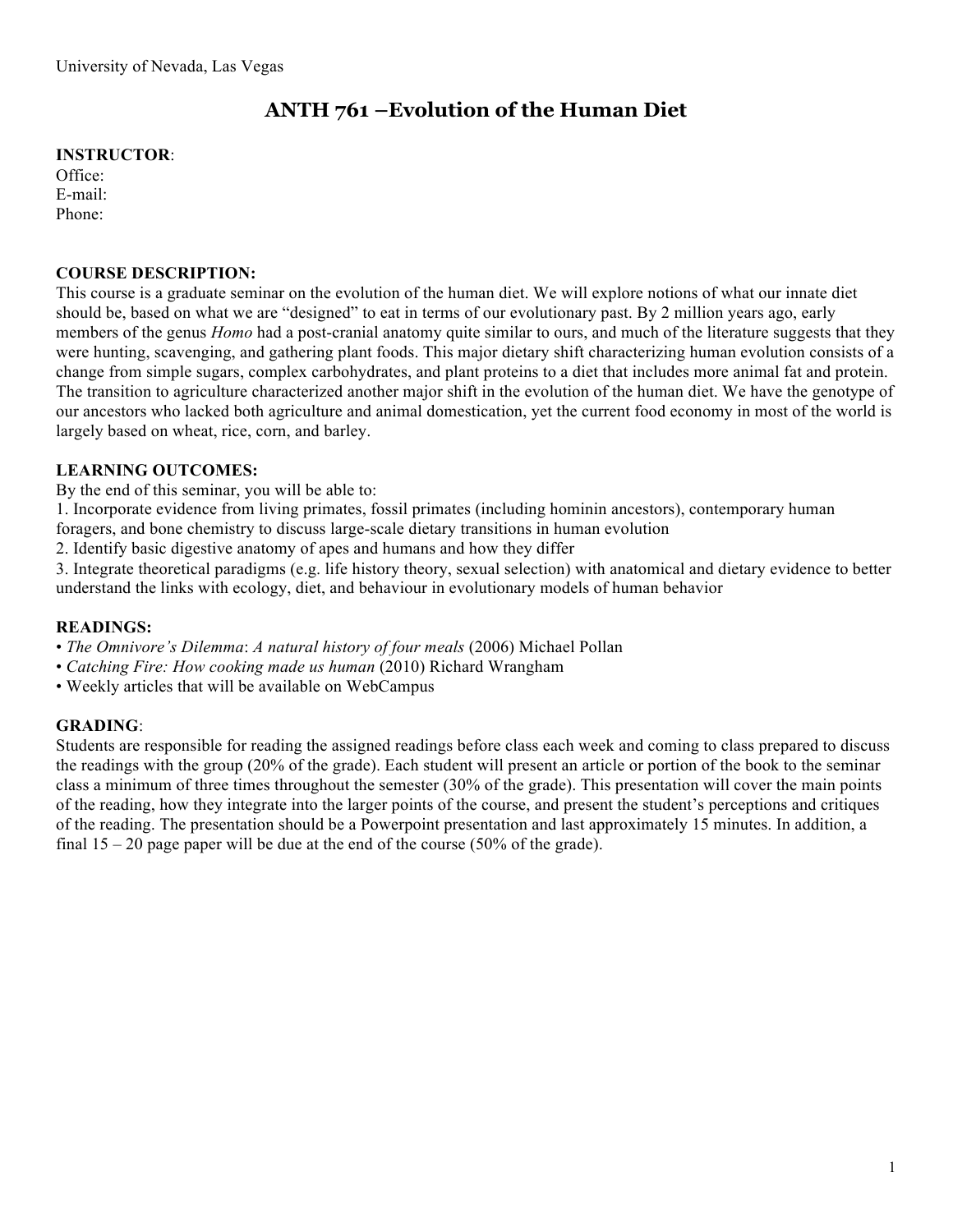### **COURSE SCHEDULE:**

| <b>WEEK</b>  | <b>DATES</b> | <b>TOPIC</b>                                                           | <b>READINGS</b>                                                                                                                                                                                                                              |
|--------------|--------------|------------------------------------------------------------------------|----------------------------------------------------------------------------------------------------------------------------------------------------------------------------------------------------------------------------------------------|
| $\mathbf{1}$ | Sep 2        | <b>INTRODUCTION TO COURSE</b>                                          | Begin reading The Omnivore's Dilemma                                                                                                                                                                                                         |
| 2            | Sep 9        | WHY STUDY EVOLUTION OF THE<br>HUMAN DIET?                              | (1) Pollan, M (2006) The Omnivore's Dilemma                                                                                                                                                                                                  |
|              |              |                                                                        | (2) Leonard WR (2002) Food for thought: dietary change was a driving<br>force in human evolution. Scientific American December: 106-115.                                                                                                     |
| 3            | Sep 16       | PALEOLITHIC NUTRITION &<br>THE PALEO DIET                              | (1) Leonard, WR, Robertson, ML and Snodgrass, JJ (2007) Energetic<br>models of human nutritional evolution. In: Ungar P (ed) Evolution<br>Of The Human Diet. Oxford University Press, pp. 344-359.                                           |
|              |              |                                                                        | (2) Eaton SB (2007) Preagricultural diets and evolutionary health<br>promotion. In: Ungar P (ed) Evolution Of The Human Diet. Oxford<br>University Press, pp. 384-394.                                                                       |
|              |              |                                                                        | (3) Boyd, S and Eaton, MD (1989) The Paleolithic Prescription: A<br>Program of Diet & Exercise and a Design for Living. Harper-Collins<br>Publishing.                                                                                        |
|              |              |                                                                        | (4) Cordain et al. (2005) Origins and evolution of the Western diet: health<br>implications for the 21st century. American Journal of Clinical Nutrition,<br>$81(2)$ : 341-354.                                                              |
| 4            | Sep 23       | PRIMATE ORIGINS & OVERVIEW                                             | (1) Gaulin SJC, and Konner M (1977) On the natural diet of primates,<br>including humans. In RJ Wurtman and JJ Wurtman (eds.): Nutrition and<br>the Brain, Vol. I. New York: Raven Press, pp. 2-86.                                          |
|              |              |                                                                        | (2) Cartmill M (1992) New views on Primate origins. Evolutionary<br>Anthropology 1:105-111.                                                                                                                                                  |
|              |              |                                                                        | (3) Rose, L.M. (2001) Meat and the early human diet: Insights from<br>neotropical Primate studies. In: Stanford, C.B. and Bunn, H.T. (eds.)<br>Meat-Eating & Human Evolution. Oxford: Oxford University Press, pp.<br>141-159.               |
|              |              |                                                                        | (4) Hernandez-Aguilar, RA, Moore, JJ, and Pickering, TR (2007) Savanna<br>chimpanzees use tools to harvest the underground storage organs of plants.<br>Proceeding of the National Academy of Sciences 104:19210-19213.                      |
| 5            | Sep 30       | DIGESTION, PLANT CHEMISTRY & THE<br><b>EXPENSIVE TISSUE HYPOTHESIS</b> | (1) Chivers DJ, and Langer P (1994) Gut form and function: variations and<br>terminology. In DJ Chivers and P Langer (eds.): The Digestive System in<br>Mammals: Food, Form and Function. Cambridge: Cambridge University<br>Press, pp. 3-8. |
|              |              |                                                                        | (2) Lambert, J (1998) Primate digestion: Interactions among anatomy,<br>physiology, and feeding ecology. Evolutionary Anthropology 7:8-20.                                                                                                   |
|              |              |                                                                        | (3) Ley et al. (2008) Worlds within worlds: Evolution of the vertebrate gut<br>microbiota. Nat Rev Microbiol. 6(10): 776-788.                                                                                                                |
|              |              |                                                                        | (4) Aiello, L and Wheeler P (1995) The Expensive Tissue Hypothesis: The<br>Brain and the Digestive System in Human Evolution. Current<br>Anthropology 36(2): 199-221.                                                                        |
| 6            | Oct 7        | TUBERS & UNDERGROUND STORAGE<br>ORGANS                                 | (1) Laden, G, and Wrangham, R. (2005) The rise of the hominids as an<br>adaptive shift in fallback foods: Plant underground storage organs (USOs) at<br>australopith origins. Journal of Human Evolution 49: 482-498.                        |
|              |              |                                                                        | (3) Dominy et al. (2007) Mechanical Properties of Plant Underground                                                                                                                                                                          |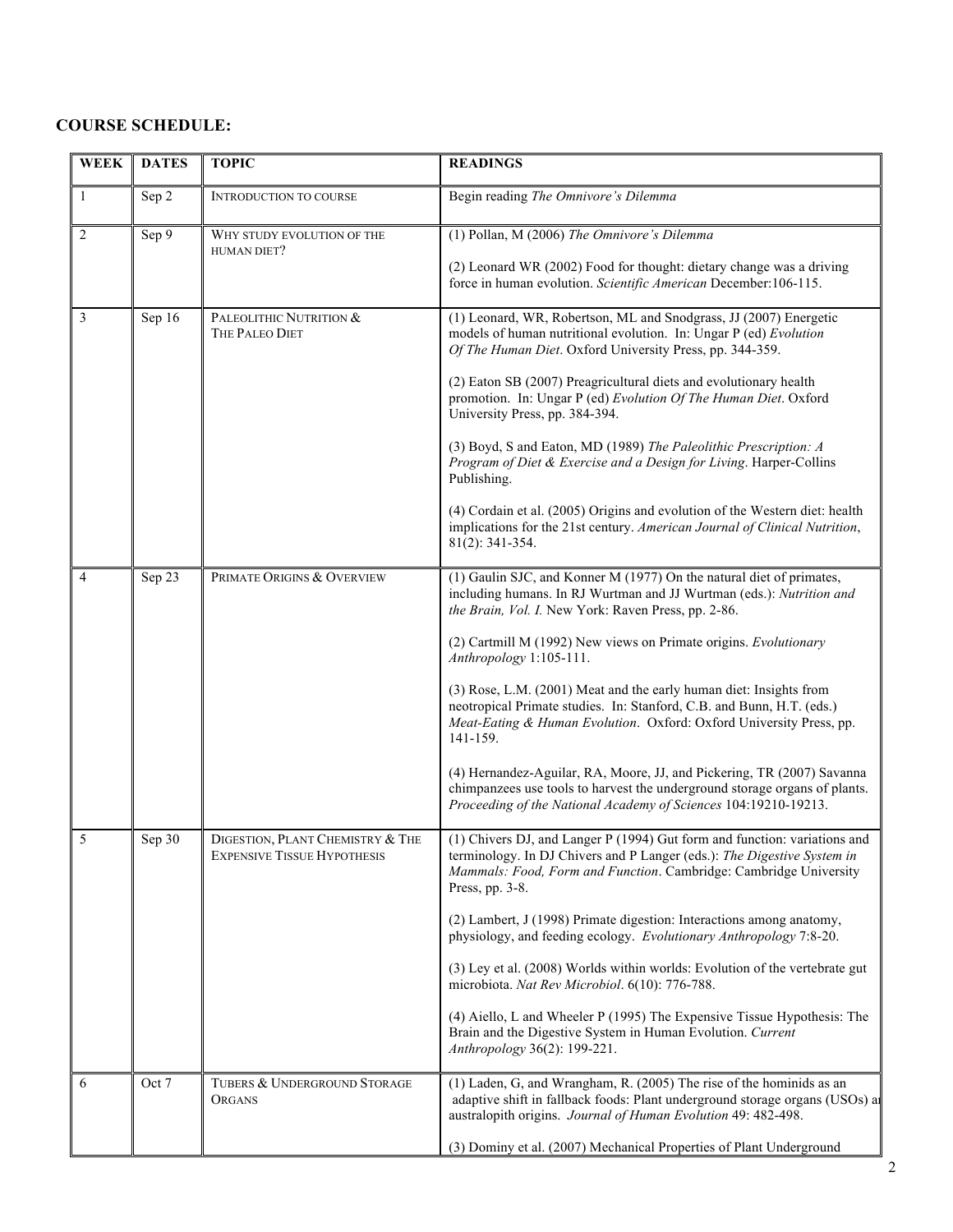|    |                      |                                                                                               | Storage Organs and Implications for Dietary Models of Early Hominins.<br>Evolutionary Biology 35(3): 159-175.                                                                                                                                         |
|----|----------------------|-----------------------------------------------------------------------------------------------|-------------------------------------------------------------------------------------------------------------------------------------------------------------------------------------------------------------------------------------------------------|
|    |                      |                                                                                               | (4) Perry et al. (2007) Diet and the evolution of human amylase gene<br>copy number variation. Nat Genet. 39(10): 1256-1260.                                                                                                                          |
|    |                      |                                                                                               | (5) Gibbons A. 2009. Of tools and tubers. Science 324:588-589.                                                                                                                                                                                        |
| 7  | Oct 14               | MEAT EATING & HUMAN EVOLUTION                                                                 | (1) Finch, CE, and Stanford, CB (2004) Meat-adaptive genes and the<br>evolution of slower aging in humans. Quarterly Review of Biology 79:3-<br>50.                                                                                                   |
|    |                      |                                                                                               | (2) Milton, K. (1999) A hypothesis to explain the role of meat-eating in<br>human evolution. Evolutionary Anthropology 8(1): 11-21.                                                                                                                   |
|    |                      |                                                                                               | (3) Stanford, C. (1996) The Hunting Ecology of Wild Chimpanzees:<br>Implications for the Evolutionary Ecology of Pliocene Hominids.<br>American Anthropologist 98(1): 96-113.                                                                         |
|    |                      |                                                                                               | (4) Bunn, H. (2006) Meat made us human. In Evolution of the Human Diet:<br>The Known, the Unknown, and the Unknowable. Oxford University Press.                                                                                                       |
|    |                      |                                                                                               | (5) Mann, N (2000) Dietary lean red meat and human evolution. European<br>Journal of Nutrition 39(2): 71-79.                                                                                                                                          |
| 8  | $\overline{O}$ ct 21 | <b>IMPORTANCE OF DHA: POSSIBLE LINKS</b><br>TO FRESHWATER AND MARINE FOOD<br><b>RESOURCES</b> | (1) Crawford, MA (2010) Long-chain polyunsaturated fatty acids in human<br>brain evolution. In Human Brain Evolution: The Influence of Freshwater<br>and Marine Food Resources. Wiley-Blackwell. Pp. 13-32                                            |
|    |                      |                                                                                               | (2) Brenna, J.T. (2010) Metabolic and molecular aspects of the critical role<br>of docosahexaenoic acid in human brain function. . In Human Brain<br>Evolution: The Influence of Freshwater and Marine Food Resources.<br>Wiley-Blackwell. Pp. 65-76. |
|    |                      |                                                                                               | (3) Helland, IB et al. (2003) Maternal supplementation with very-long-<br>chain n-3 fatty acids during pregnancy and lactation augments children's<br>IQ at 4 years of age. Pediatrics 111(1): 39-44.                                                 |
|    |                      |                                                                                               | (4) Muskiet, FAJ et al. (2004) Is Docosahexaenoic Acid (DHA) Essential?<br>Lessons from DHA Status Regulation, Our Ancient Diet, Epidemiology<br>and Randomized Controlled Trials. Journal of Nutrition 134(1): 183-186.                              |
|    | Oct 28               | FIRE: EVOLUTION OF COOKING AND<br>PLACENTOPHAGY                                               | (1) Wrangham, R. (2010) Catching Fire.                                                                                                                                                                                                                |
|    |                      |                                                                                               | (2) Mallol, C et al. (2007) Earth, wind, and fire: ethnoarchaeological<br>signals of Hadza fires. Journal of Archaeological Science 34(12): 2035-<br>2052.                                                                                            |
|    |                      |                                                                                               | (3) Young, S. et al. (In Press) The conspicuous absence of placenta<br>consumption in human postpartum females: The fire hypothesis. Ecology<br>of Food and Nutrition.                                                                                |
| 10 | Nov <sub>4</sub>     | <b>DIET AND MODELS OF THE EVOLUTION</b>                                                       | (1) Lee, RB and DeVore, I (1968) Man the Hunter.                                                                                                                                                                                                      |
|    |                      | OF HUMAN BEHAVIOR                                                                             | (2) Zihlman, A (1978) Women in evolution: Subsistence and social<br>organization among early hominids. Signs 4(1): 4-20.                                                                                                                              |
|    |                      |                                                                                               | (3) Hawkes, K. and Bliege Bird, R (2002) Showing off, handicap<br>signalling, and the evolution of men's work. Evolutionary Anthropology<br>$11(2)$ : 58-67.                                                                                          |
|    |                      |                                                                                               | (4) Kaplan, H. et al. (2000) A theory of human life history evolution: diet,<br>intelligence, and longevity. Evolutionary Anthropology 9(4): 156-185.                                                                                                 |
|    |                      |                                                                                               | (5) Grandmothering, menopause, and the evolution of human life histories.<br>Proceedings of the National Academy of Sciences 95(3): 1336-1339.                                                                                                        |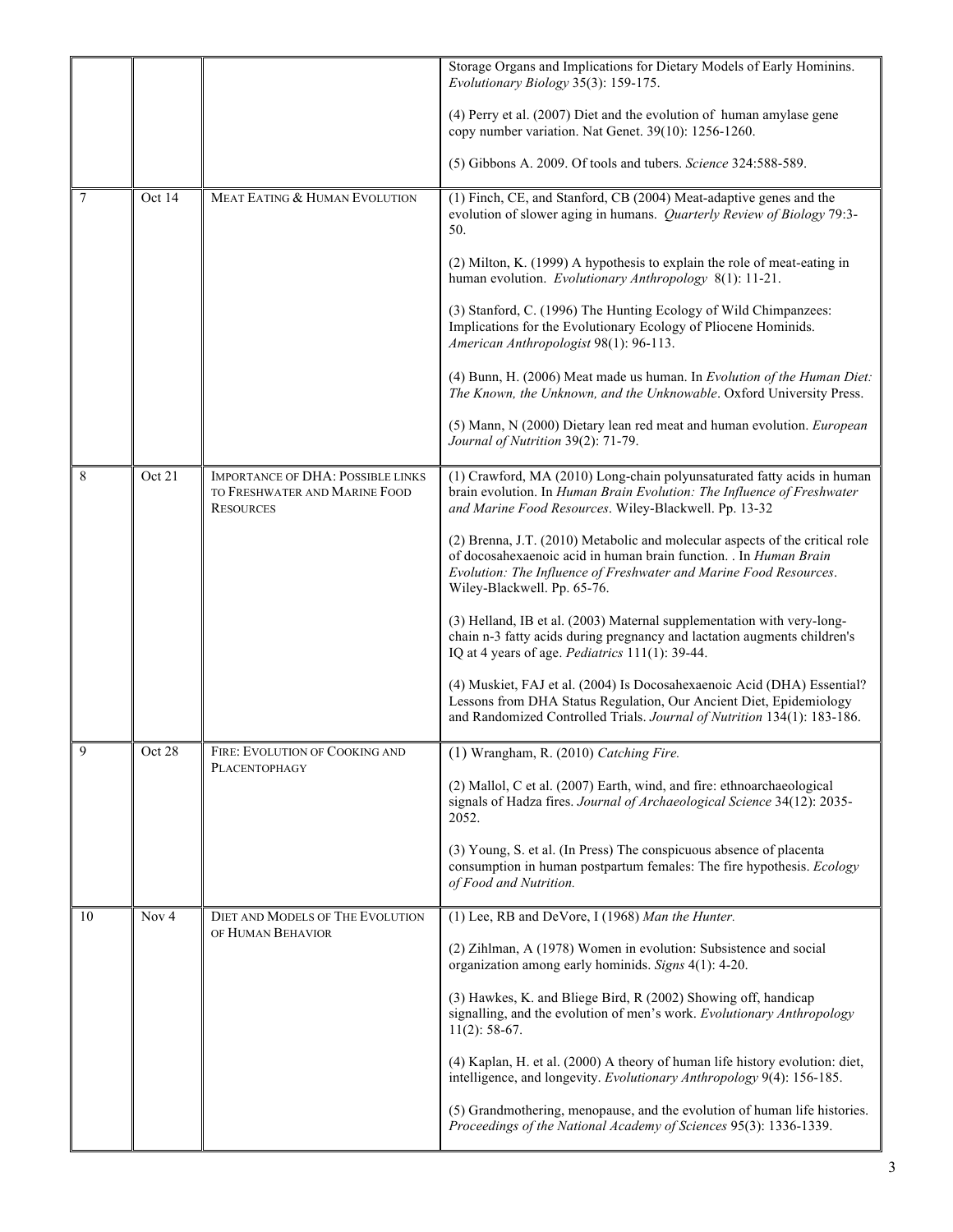|    |                   |                                                   | (6) Hrdy, SB (2007) Evolutionary context of human development: The<br>cooperative breeding model. In Family Relationships: An Evolutionary<br>Perspective. Oxford University Press. Pp 39-68.               |
|----|-------------------|---------------------------------------------------|-------------------------------------------------------------------------------------------------------------------------------------------------------------------------------------------------------------|
| 11 | Nov 11            | <b>AGRICULTURE &amp; DISEASE</b>                  | (1) Larsen, CS (2002) Post-Pleistocene Human Evolution:<br>Bioarchaeology of the agricultural transition. In: Human Diet - Its Origin<br>and Evolution. Eds. PS Ungar and MF Teaford. Greenwood Publishing. |
|    |                   |                                                   | $(2)$ Atici, L. 2009. Specialisation & diversification: animal exploitation<br>strategies in the terminal Pleistocene, Mediterranean Turkey.<br>Before Farming.                                             |
|    |                   |                                                   | (3) Stiner, M (2001) Thirty years on the "Broad Spectrum Revolution" and<br>paleolithic demography. Proceedings of the National Academy of Sciences<br>98(13): 6993-6996.                                   |
|    |                   |                                                   | (4) Steckel RH, Rose JC, Larsen CS, and Walker PL (2002) Skeletal<br>health in the western hemisphere from 4000 B.C. to the present.<br>Evolutionary Anthropology 11:142-155.                               |
| 12 | Nov 18            | <b>CUISINES</b>                                   | (1) Henderson, JS, et al. (2007) Chemical and archaeological evidence for<br>the earliest cacao beverages. Proceeding of the National Academy<br>of Sciences. 104:18937-18940.                              |
|    |                   |                                                   | (2) Katz, SH (1990) An Evolutionary Theory of Cuisine. Human Nature<br>$1(3)$ : 233-259.                                                                                                                    |
|    |                   |                                                   | (3) Huang HT (2002) Hypolactasia and the Chinese Diet. Current<br>Anthropology 43:809-819.                                                                                                                  |
|    |                   |                                                   | (4) McGee H (1998) In victu veritas. Nature 392:649-650.                                                                                                                                                    |
|    |                   |                                                   | (5) Crittenden, A (In Press) The Importance of Honey Consumption in<br>Human Evolution. Food and Foodways.                                                                                                  |
| 13 | Week of<br>Nov 21 | OBESITY, DIABETES, AND FAST FOOD<br><b>NATION</b> | (1) Benyshek, D (2007) The developmental origins of obesity and related<br>health disorders: prenatal and perinatal factors. Collegium Antropologicum<br>$31(1):11-17.$                                     |
|    |                   |                                                   | (2) Simpson, SJ and Raubenheimer, D. (2005) Obesity: The protein<br>leverage hypothesis. Obesity Reviews 6: 133-142.                                                                                        |
|    |                   |                                                   | (3) Schlosser, E. (2002) Fast Food Nation: The Dark Side of the<br>All-American Meal. Harper Perennial.                                                                                                     |
| 14 | Dec 2             | PROCESSING, DISEASE, POLITICS                     | (1) Man EH, and Bada JL (1987) Dietary D-amino acids. Annual Review of<br>Nutrition 7:209-225.                                                                                                              |
|    |                   |                                                   | (2) Jew, S et al. (2009) Evolution of the Human Diet: Linking Our<br>Ancestral Diet to Modern Functional Foods as a Means of Chronic Disease<br>Prevention. Journal of Medicinal Food 12(5): 925-934.       |
|    |                   |                                                   | (3) Tangvoranuntakul, P (2003) Human uptake and incorporation of an<br>immunogenic nonhuman dietary sialic acid. Proceedings of the National<br>Academy of Sciences 100(21): 12045-12050.                   |
|    |                   |                                                   | (4) Taubes G (1998) The (political) science of salt. Science 281:898-907.                                                                                                                                   |
|    |                   |                                                   | (5) Taubes G (2000) A DASH of data in the salt debate. Science 288:1319.                                                                                                                                    |
| 15 | Dec 9             | WE ARE WHAT WE EATIS IT TRUE?                     | Conclusions from course<br>Readings TBA                                                                                                                                                                     |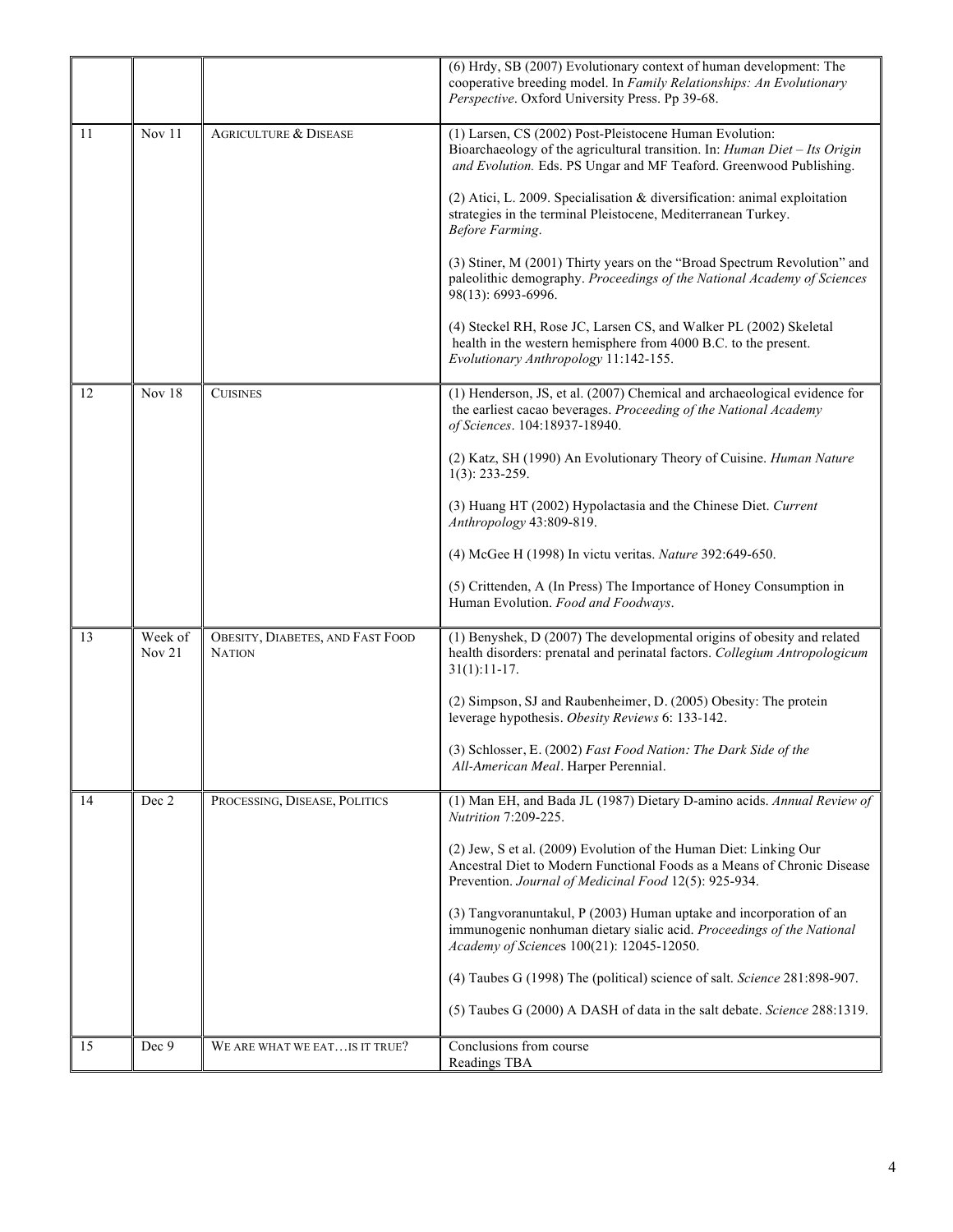#### **ADDITIONAL INFORMATION:**

**Academic Misconduct –** Academic integrity is a legitimate concern for every member of the campus community; all share in upholding the fundamental values of honesty, trust, respect, fairness, responsibility and professionalism. By choosing to join the UNLV community, students accept the expectations of the Student Academic Misconduct Policy and are encouraged when faced with choices to always take the ethical path. Students enrolling in UNLV assume the obligation to conduct themselves in a manner compatible with UNLV's function as an educational institution.

An example of academic misconduct is plagiarism. Plagiarism is using the words or ideas of another, from the Internet or any source, without proper citation of the sources. See the *Student Academic Misconduct Policy* (approved December 9, 2005) located at: http://studentconduct.unlv.edu/misconduct/policy.html.

**Copyright –** The University requires all members of the University Community to familiarize themselves with and to follow copyright and fair use requirements. You are individually and solely responsible for violations of copyright and fair use laws. The university will neither protect nor defend you nor assume any responsibility for employee or student violations of fair use laws. Violations of copyright laws could subject you to federal and state civil penalties and criminal liability, as well as disciplinary action under University policies. Additional information can be found at: http://www.unlv.edu/provost/copyright.

**Disability Resource Center (DRC) –** The UNLV Disability Resource Center (SSC-A 143, http://drc.unlv.edu/, 702-895-0866) provides resources for students with disabilities. If you feel that you have a disability, please make an appointment with a Disabilities Specialist at the DRC to discuss what options may be available to you.

If you are registered with the UNLV Disability Resource Center, bring your Academic Accommodation Plan from the DRC to the instructor during office hours so that you may work together to develop strategies for implementing the accommodations to meet both your needs and the requirements of the course. Any information you provide is private and will be treated as such. To maintain the confidentiality of your request, please do not approach the instructor in front of others to discuss your accommodation needs.

**Religious Holidays Policy—**Any student missing class quizzes, examinations, or any other class or lab work because of observance of religious holidays shall be given an opportunity during that semester to make up missed work. The make-up will apply to the religious holiday absence only. It shall be the responsibility of the student to notify the instructor within the first 14 calendar days of the course for fall and spring courses (excepting modular courses), or within the first 7 calendar days of the course for summer and modular courses, of his or her intention to participate in religious holidays which do not fall on state holidays or periods of class recess. For additional information, please visit: http://catalog.unlv.edu/content.php?catoid=6&navoid=531.

**Transparency in Learning and Teaching—**The University encourages application of the transparency method of constructing assignments for student success. Please see these two links for further information: https://www.unlv.edu/provost/teachingandlearning https://www.unlv.edu/provost/transparency

**Incomplete Grades -** The grade of I – Incomplete – can be granted when a student has satisfactorily completed three-fourths of course work for that semester/session but for reason(s) beyond the student's control, and acceptable to the instructor, cannot complete the last part of the course, and the instructor believes that the student can finish the course without repeating it. The incomplete work must be made up before the end of the following regular semester for undergraduate courses. Graduate students receiving "I" grades in 500-, 600-, or 700-level courses have up to one calendar year to complete the work, at the discretion of the instructor. If course requirements are not completed within the time indicated, a grade of F will be recorded and the GPA will be adjusted accordingly. Students who are fulfilling an Incomplete do not register for the course but make individual arrangements with the instructor who assigned the I grade.

**Tutoring and Coaching—**The Academic Success Center (ASC) provides tutoring, academic success coaching and other academic assistance for all UNLV undergraduate students. For information regarding tutoring subjects, tutoring times, and other ASC programs and services, visit http://www.unlv.edu/asc or call 702-895-3177. The ASC building is located across from the Student Services Complex (SSC). Academic success coaching is located on the second floor of the SSC (ASC Coaching Spot). Drop-in tutoring is located on the second floor of the Lied Library and College of Engineering TEB second floor.

**UNLV Writing Center –** One-on-one or small group assistance with writing is available free of charge to UNLV students at the Writing Center, located in CDC-3-301. Although walk-in consultations are sometimes available, students with appointments will receive priority assistance. Appointments may be made in person or by calling 702-895-3908. The student's Rebel ID Card, a copy of the assignment (if possible), and two copies of any writing to be reviewed are requested for the consultation. More information can be found at: http://writingcenter.unlv.edu/

**Rebelmail –** By policy, faculty and staff should e-mail students' Rebelmail accounts only. Rebelmail is UNLV's official e-mail system for students. It is one of the primary ways students receive official university communication such as information about deadlines, major campus events, and announcements. All UNLV students receive a Rebelmail account after they have been admitted